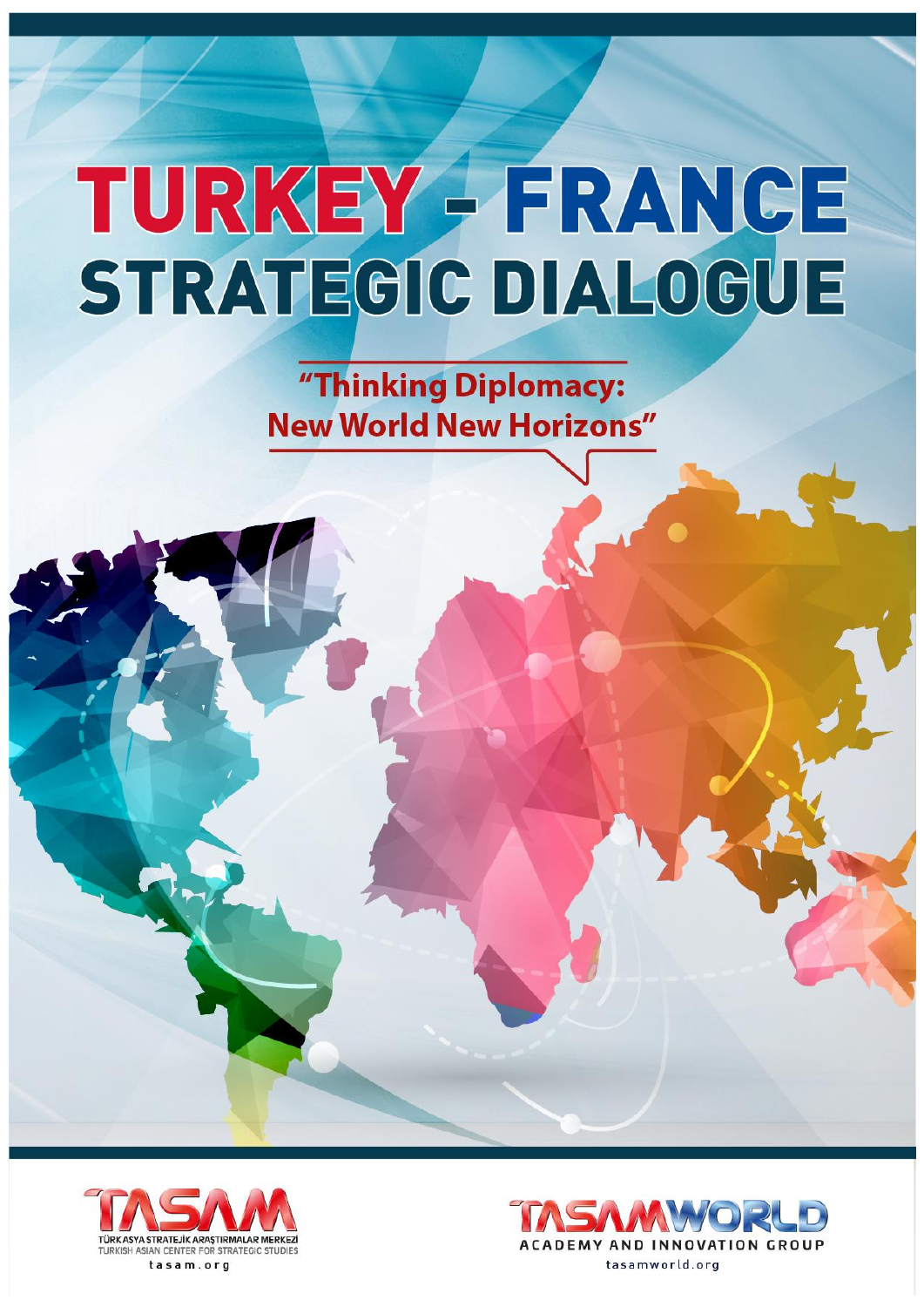

## **VISION DOCUMENT** (DRAFT)

## **TURKEY - FRANCE STRATEGIC DIALOGUE "Thinking Diplomacy: New World New Horizons"**

## **( Turkey - France )**

Turkey distinguishes itself with an 84-million inhabitants, growing economy and geo-strategic status in the center of Afro-Eurasia. Turkey's historical, political and cultural ties between Europe, Black Sea, Caucasus, Asia, Middle East and African countries, rising activity in the international arena, especially in the United Nations, being an important member of organizations such as NATO, OSCE and CICA and with active foreign policy, it has become an increasingly important actor on the global platform.

France is an important country at regional and global level because of its strategic position on the Atlantic and Afro-Eurasian transit routes, deep political, historical and cultural background, 67 million inhabitants, dynamic economy, \$ 2,777 trillion GDP and membership to international institutions and organizations such as, UNSC, NATO, European Union, Council of Europe, Organization for Security and Cooperation in Europe, OECD etc.

France is the largest grain producer among EU member countries and the country with the highest outweigh of agriculture and food sector among Western European countries. Hence, it is the country that steers the EU's agricultural policies to a great extent. The automotive industry creates 10% of the national income with the added value it creates in France and provides employment to one out of every ten employees in the country. France, the world's largest exporter of electricity, is the country that attracts the most foreign investment in the world after the USA and the UK.

Turkish - French relations traces back to 1526, when Suleiman the Magnificent responded positively to the French King Francis I's request for help. During the Ottoman period, through a process of economic relations ranging from capitulations to Ottoman Public Debt Administration (Duyun-u Umumiye), relations that have witnessed alliances and mutual conflicts have been experienced. Ankara Treaty that signed on October 20, 1921, between Government of the Grand National Assembly and France, was the beginning of a new relationship between the new Turkish state and France.

The bilateral trade volume between Turkey and France stood at nearly 14 billion euros in 2019 and trade gap weigh against France was approximately 1.3 billion euros. France was the  $7<sup>th</sup>$  among the most important trading countries of Turkey in 2019. The main products exported by Turkey to France are automobile industry products, garments, automobile sub-industry products, electrical household appliances, machinery and devices for general use, textile industry products and electrical devices. The main products exported by France to Turkey are aircraft and aerospace industry products, automobile (side) industry products, machinery and devices for general use, basic chemicals, nitrogenous, plastic and synthetic rubber products. 1,524 companies with French capital operate in Turkey.



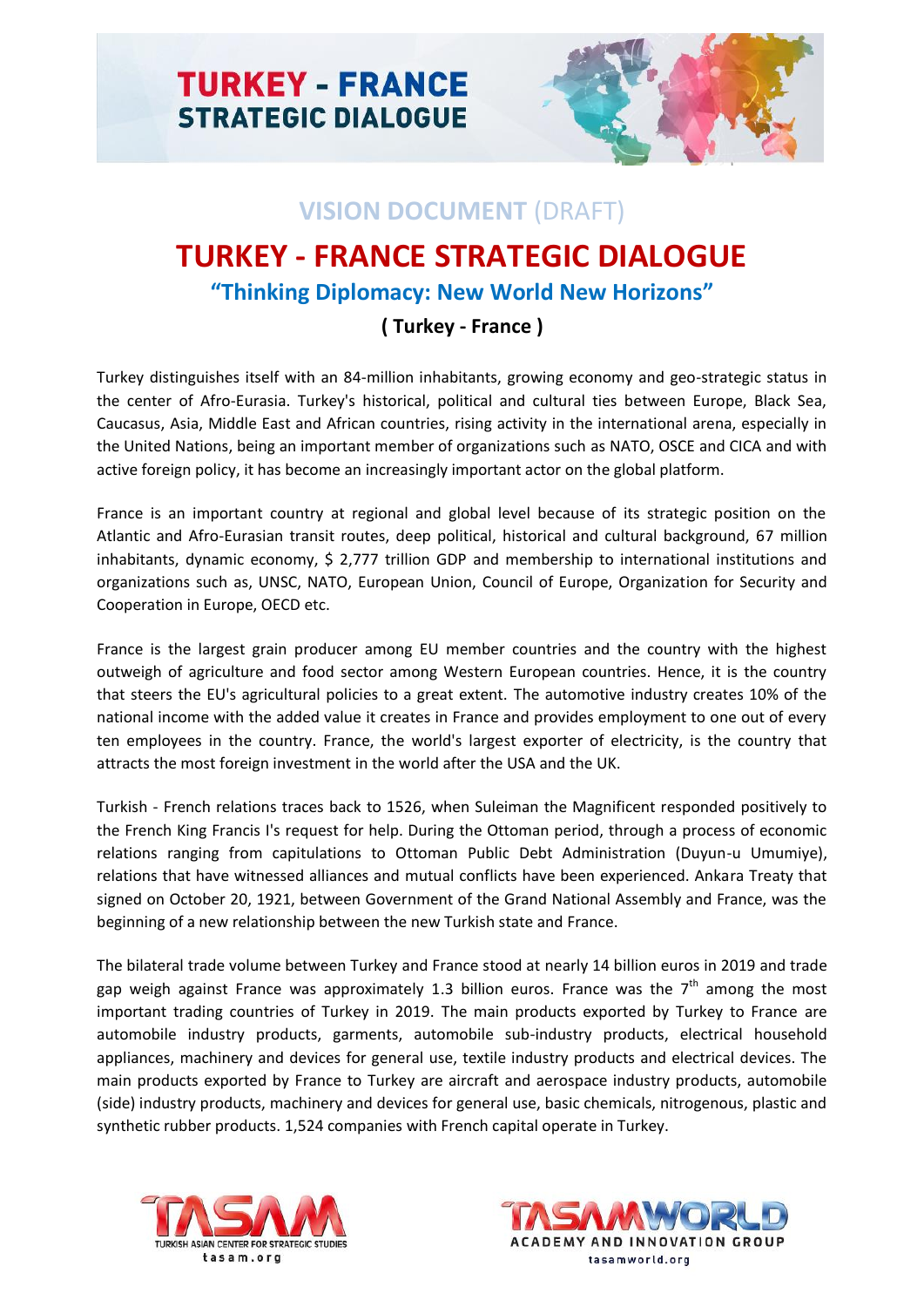

France to Turkey, on the basis of five hundred years of established relationships, is an important trade and economic partners. It is also an important ally, with a population of approximately 800,000 Turkish people. The Ankara Agreement, which was signed on 20 October 1921 during the War of Independence (of Turkey), forms the basis of the official relations between the two countries. In 2019, Turkey was visited by 875,957 French tourists.

Turkey and France are two countries involved in joint efforts to strive for the development of human rights, freedoms and democracy both in common geographies they are close and around the globe. Both these common goals in the international arena and the intense economic relations of the two countries constitute an important infrastructure for the positive course of political relations.

The trade volume, military cooperation opportunities, relations between Middle East countries, Turkey's EU accession process, the Turkish workers in France, cultural interaction and tourism can be counted in among the elements of Turkey's relations with France. In addition to the intensive bilateral relations and corporate plans, France is among Turkey's most important partners in the defense and political structures of Europe such as, NATO, OSCE, the Council of Europe. For example, in the Balkans and Afghanistan, Turkey and France is carrying out joint military missions. Democracy, secularism, World Trade Organization membership and developmental economies are common feature of the two countries.

However, issues continue to occur in political relationship though France has lately adopted a less stern approach in their attempts of preventing the discussion of certain subjects in the negotiation process of Turkey's acceptance into the EU as a full state member for the last years.

The fact that France defined the events that took place in Anatolia in 1915 as a "genocide" by a law adopted, it has also overshadowed the relations. The relevant law proposal was found contrary to constitution on the grounds of "violation of the freedom of expression" and subsequently canceled by the Constitutional Council on 28 February 2012. At the time when proposed law remain on the agenda, Turkey has resorted to a series of measures aimed at France.

France and Turkey's level of the relationship is far below the potential level because of historical and cyclical reasons. It is clear that the economic relations between the two countries can be carried to much better levels on a realistic and permanent basis. In this context, France can take serious steps to review stereotypes and prejudices about Turkey in the process of Turkey's EU membership. North Africa and the Middle East countries, especially in Tunisia and Egypt, Turkey and France can develop extremely appropriate policies and activities for their common interests.

Turkey's increasing activity in regional and global and regional level alongside France's leading role at the global level must be taken into account in terms of the potential of the two countries' relations. There is an increasing potential available for cooperation in the fields of energy and investment.



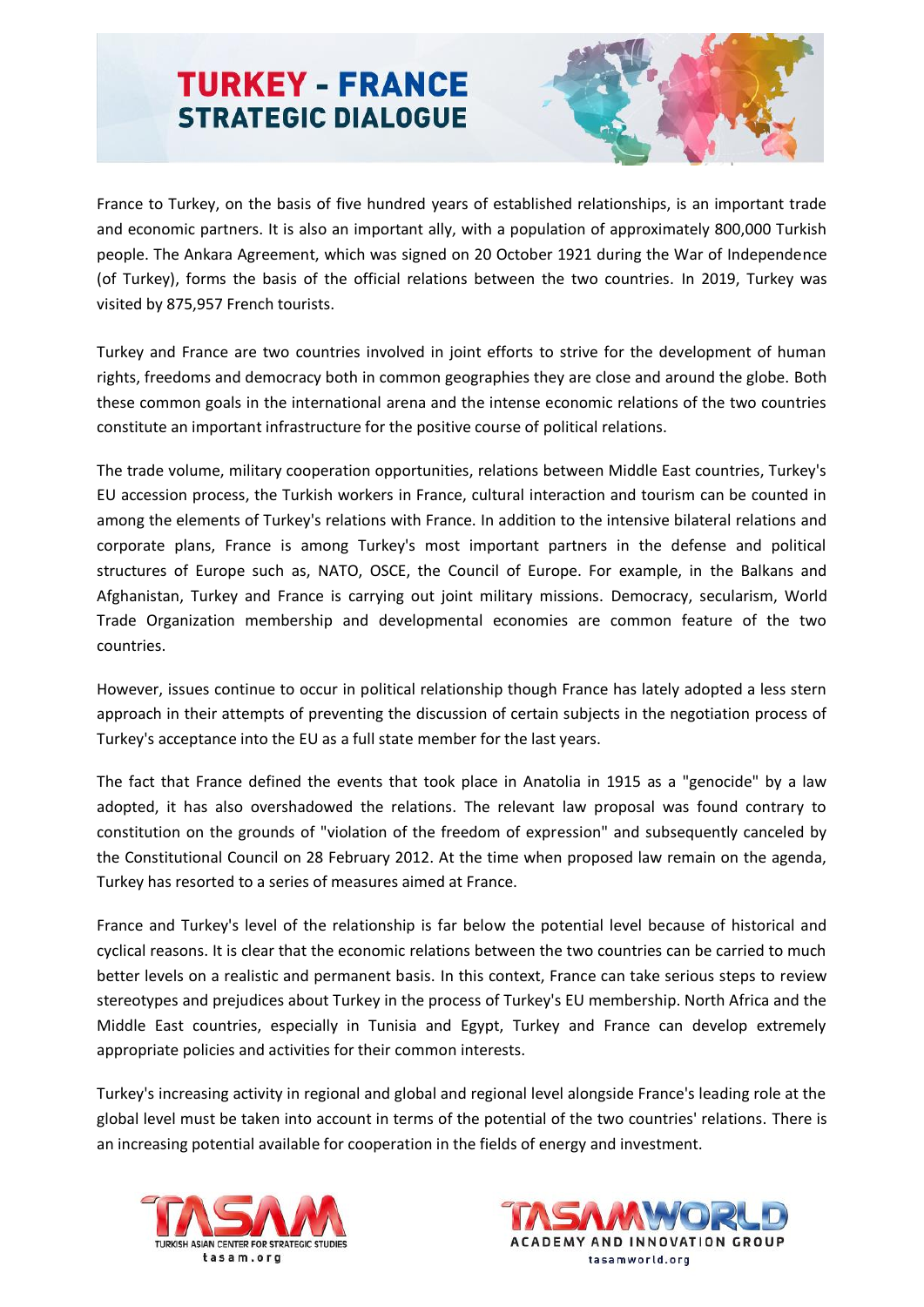

The basis tendency coming with globalization and multidimensionality which gained momentum after the end of the Cold War, aims to strengthen the countries not by themselves but through certain regional cooperation and trans-regional partnerships. Countries are now moving towards an open structure based on dialogue and cooperation in economic, political and cultural terms, while those who cannot adapt are experiencing serious instability.

it is being deeply felt that there is an urgent necessity for collaborative works of the two countries so that the solutions for the regional issues can be found. Now it is required that the two countries head towards a future structure, in order to uplift the Turkey - France relations an ideal point within a world power schema which takes its form in a multi-dimensional way, by creating a mutual deepening not only in political and strategic basis but also in its each parameter. History offers both the two countries opportunities for deepening their interdependency. In this regard, the **Turkey - France Strategic Dialogue**, which will bring together the representatives of the related sectors in a comprehensive way that includes the strategic dimension of the relations, will play a significant role.

#### **Main Theme**

**Thinking Diplomacy: New World New Horizons**

#### **Sub Themes**

**New Balances New Economy Turkey - France Economic Relations: Opportunities and Obstacles Energy Policies: Geopolitical and Security Cooperation Technological Cooperation, Academic and Cultural Cooperation Social, Economic and Political Developments Turkey's EU Membership Process and Turkey - France Relations Cooperation Opportunities in the Context of Middle East, Africa and Central Asian Countries Relations with the US and New Partners: Transatlantic & Pacific Strategies**

#### **Priority Sectors**

**Public Diplomacy, Education and Language Culture and Tourism Construction, Contracting and Infrastructure Health and Health Tourism Energy, Petrochemicals and Investments Logistics, Transportation and Telecommunication Banking and Finance (Strategic Investment Fund) Economy and Trade Media and Communication Science and Technology Brand Cities and Environment Defence and Space Industry**